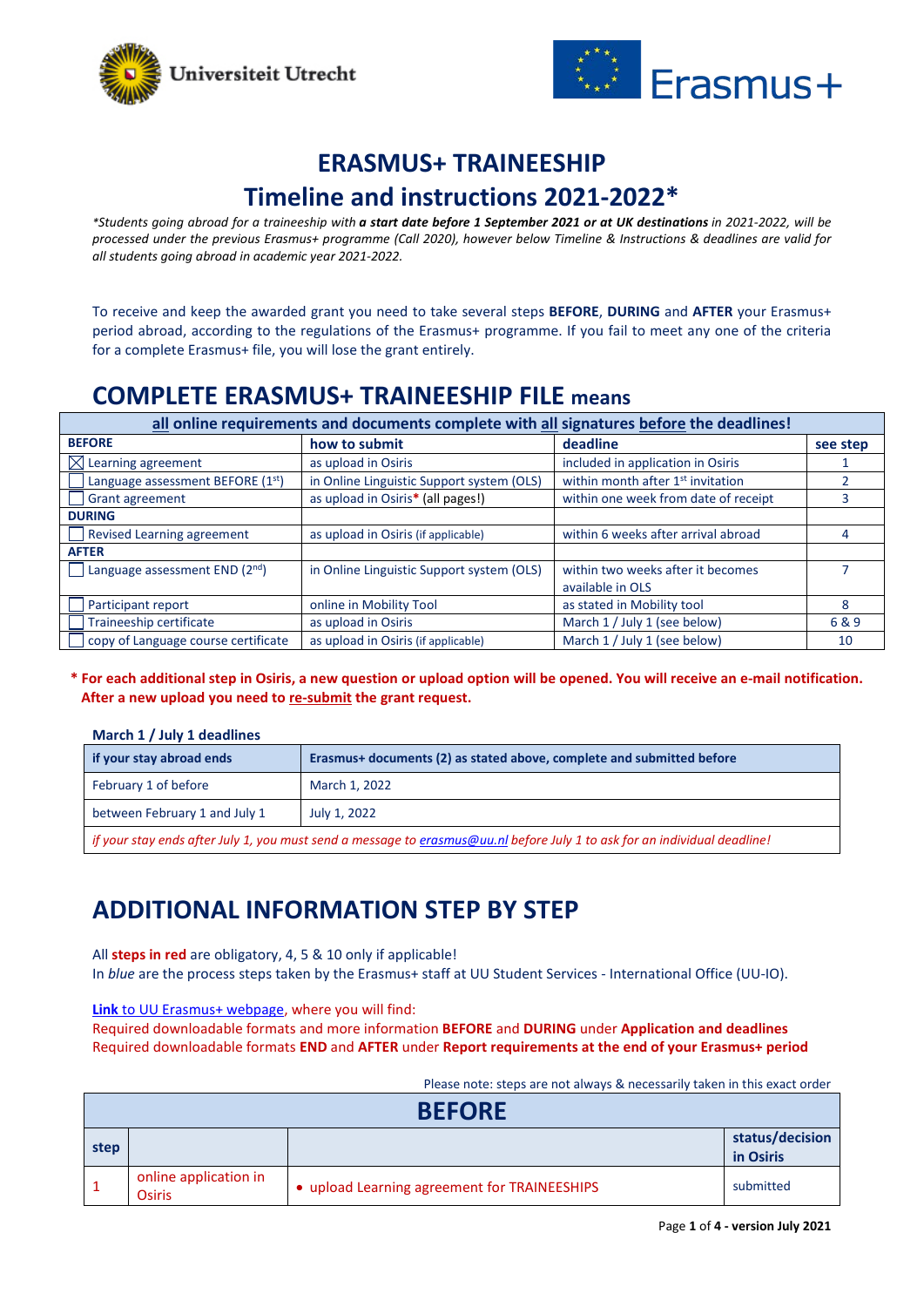



|                | review of application                                                                                                                                                                                                                                                                            | if anything is incorrect you will be asked to make adjustments                                                                                                                                                                                                                                                                                                                                                                                                                                                                                                                                                     | in progress               |
|----------------|--------------------------------------------------------------------------------------------------------------------------------------------------------------------------------------------------------------------------------------------------------------------------------------------------|--------------------------------------------------------------------------------------------------------------------------------------------------------------------------------------------------------------------------------------------------------------------------------------------------------------------------------------------------------------------------------------------------------------------------------------------------------------------------------------------------------------------------------------------------------------------------------------------------------------------|---------------------------|
|                | conditional grant<br>award                                                                                                                                                                                                                                                                       | (preferably) in the month before departure the grant will be awarded on<br>the condition that all criteria are met at the end of the Erasmus+ period;<br>Grant agreement will be prepared                                                                                                                                                                                                                                                                                                                                                                                                                          | conditionally<br>approved |
|                | first payment                                                                                                                                                                                                                                                                                    | 80 % of the total grant amount will be paid as an advance                                                                                                                                                                                                                                                                                                                                                                                                                                                                                                                                                          | conditionally<br>approved |
| $\overline{2}$ | Language test 1<br><b>if</b> your main language of<br>communication at the<br>work place is Bulgarian,<br>Croatian, Czech, Danish,<br>Dutch, English, Finnish,<br>French, German, Greek,<br>Hungarian, Italian,<br>Polish, <b>Portuguese</b> ,<br>Romanian, Slovak,<br><b>Spanish or Swedish</b> | • you must complete an online EU language assessment before<br>and at the end of your stay abroad in the OLS (online linguistic<br>support) system<br>• comply with the time frame as stated in the test<br>$\triangleright$ the link to the test will be sent to your UU e-mail address by the<br>European Commission (check your spam-box!)<br>$\triangleright$ if the information in the test (i.e. language) is incorrect, please send<br>a message to erasmus@uu.nl<br>$\triangleright$ native speakers do not need to take the test<br>UU-IO will check the system, no need to send proof of taking the test | conditionally<br>approved |
| 3              | Grant agreement                                                                                                                                                                                                                                                                                  | • you will receive your Grant agreement by e-mail<br>within one week:<br>• tick the appropriate boxes and sign, with date and place<br>• upload Grant agreement (4 pages!) in Osiris > section Uploads BEFORE                                                                                                                                                                                                                                                                                                                                                                                                      | conditionally<br>approved |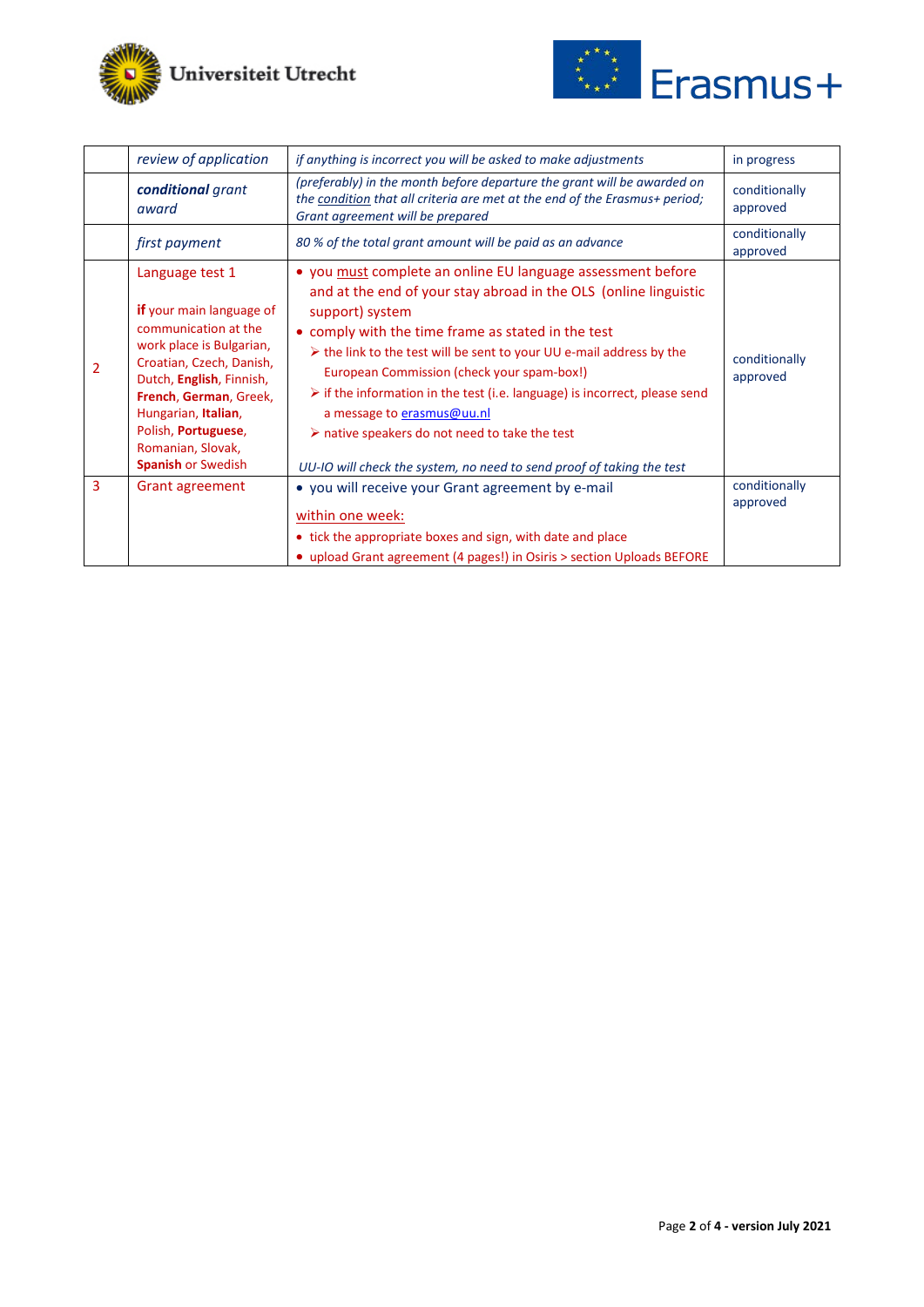



| <b>DURING</b>  |                                                                                         |                                                                                                                                                                                                                                                                                                                                                                                                                                                                                          |                           |  |
|----------------|-----------------------------------------------------------------------------------------|------------------------------------------------------------------------------------------------------------------------------------------------------------------------------------------------------------------------------------------------------------------------------------------------------------------------------------------------------------------------------------------------------------------------------------------------------------------------------------------|---------------------------|--|
| step           |                                                                                         | within 6 weeks after arrival                                                                                                                                                                                                                                                                                                                                                                                                                                                             | status/decision           |  |
| 4              | Changes to the<br>original Learning<br>agreement<br>if your programme<br>abroad changes | only if your traineeship programme changes:<br>• state which part of the programme has changed, in Table A2 of<br>the Learning agreement<br>• collect all signatures for approval<br>• upload Revised Learning agreement in Osiris<br>> section Uploads DURING                                                                                                                                                                                                                           | conditionally<br>approved |  |
|                |                                                                                         | at least one month before the original end date                                                                                                                                                                                                                                                                                                                                                                                                                                          |                           |  |
| 5              | optional if you wish to<br>prolong your stay for<br>more than 1 month                   | • ask for the approval of both institutions by e-mail                                                                                                                                                                                                                                                                                                                                                                                                                                    | conditionally<br>approved |  |
|                |                                                                                         | • request the extension of your traineeship period by sending<br>both approvals plus the new end date to erasmus@uu.nl                                                                                                                                                                                                                                                                                                                                                                   |                           |  |
|                | review of extension                                                                     | due to the limited budget for 2020-2021 your grant period cannot be<br>prolonged; you will keep the Erasmus+ (zero-grant) status, but without<br>additional funding                                                                                                                                                                                                                                                                                                                      | conditionally<br>approved |  |
|                | AT THE END OF YOUR STAY                                                                 |                                                                                                                                                                                                                                                                                                                                                                                                                                                                                          |                           |  |
| step           |                                                                                         | before you leave your host country                                                                                                                                                                                                                                                                                                                                                                                                                                                       | status/decision           |  |
| 6              | Traineeship<br>certificate*                                                             | • have the certificate completed and signed by your contact<br>person abroad (Receiving organisation)                                                                                                                                                                                                                                                                                                                                                                                    | conditionally<br>approved |  |
| $\overline{7}$ | Language test 2                                                                         | complete the online EU language assessment once more<br>$\bullet$<br>the 2 <sup>nd</sup> test will be available in the OLS from halfway the<br>٠<br>month of departure, as stated by you when you registered<br>the 1 <sup>st</sup> time; you can find the exact date at your Welcome<br>page in the OLS<br>only if your score on the first test was C2 (the highest), you do<br>not need to take a second test<br>UU-IO will check the system, no need to send proof of taking the test |                           |  |

\*Se[e link to downloads](#page-0-0) END and AFTER on page 1

| <b>AFTER</b> |                                                                |                                                                                                                                                                                                                                                                                                                       |                           |
|--------------|----------------------------------------------------------------|-----------------------------------------------------------------------------------------------------------------------------------------------------------------------------------------------------------------------------------------------------------------------------------------------------------------------|---------------------------|
|              |                                                                | after returning home - see deadlines above                                                                                                                                                                                                                                                                            | status/decision           |
| 8            | Participant report                                             | • one day after the (registered) end date of your Erasmus+ period<br>you will receive a link to the Mobility Tool -directly from the<br>European Commission-to complete the online report; please<br>follow the instructions!<br>UU-IO will check the system, no need to send proof of submitting the report          | conditionally<br>approved |
| 9            | Traineeship<br>certificate*                                    | • complete the Trainee part of the Certificate (UU format!) and sign<br>• have your supervisor abroad complete and sign the Certificate<br>• collect your UU International Officer's signature<br>• upload a scanned version of the complete Traineeship certificate in<br>Osiris > section Uploads Report file AFTER |                           |
| 10           | copy of Language<br>course certificate<br><i>if applicable</i> | if you took a language course before the start of the semester, of<br>which the start date is not included in the Traineeship certificate:<br>• upload a scanned copy of the Language certificate in Osiris<br>> section Uploads Report file AFTER                                                                    |                           |

\*Se[e link to downloads](#page-0-0) END and AFTER on page 1